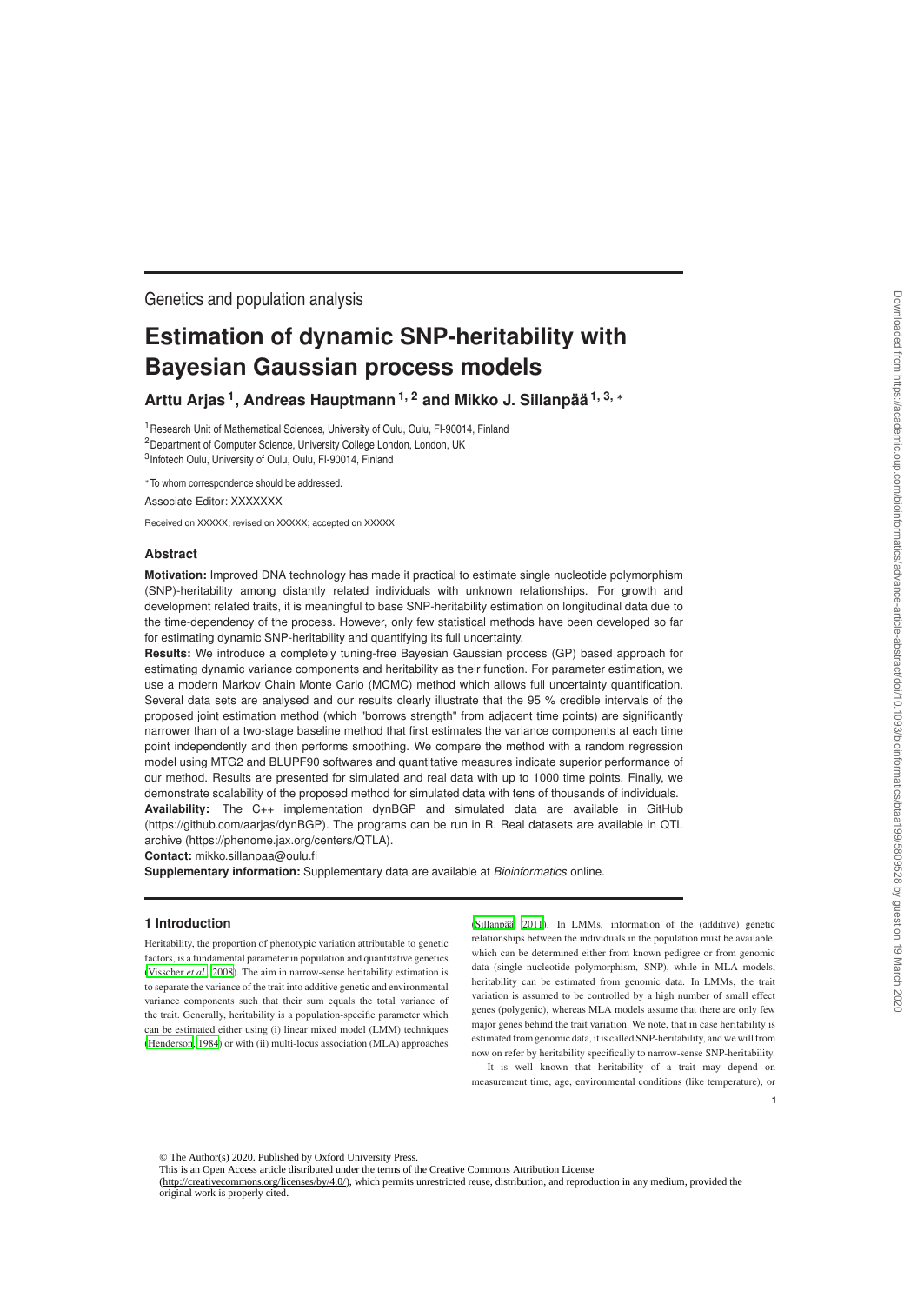

**Fig. 1.** (Top panel) Continuous smoothing over time points can be induced into one of three possible layers in the LMM hierarchy: either in the variance component layer (A), genetic value layer (B), or phenotype layer (C). (Bottom panel) Our suggested LMM structure, where continuous smoothing over time points is induced on the genetic- and residual variance components.

size (Stinchcombe *et al.*, 2012). In all such cases, it is natural to consider and estimate heritability as a dynamic function. In particular, functional variation in heritability is motivated by the fact that environmental changes may affect the environmental variance, and genes that control traits can activate or deactivate (Bryois *et al.*, 2017), which then may affect the genetic variance. In general, this kind of dynamic modelling of biological processes is a fast growing field thanks to modern data collection techniques, see e.g. Moore *et al.* (2013) and Li and Sillanpää (2015). However, the number of statistical methods and associated (easy-to-use and publicly available) software packages to estimate dynamic heritability is still limited. To discuss this further, let us first put available methods into context. For approaches in the multivariate LMM framework we have the following options.

- i.) A simple approach: Considers all time points as dependent traits and estimates their trait-specific genetic variances. This multi-trait model estimates variances jointly but does not apply any smoothing over time points (Henderson and Quaas, 1976; Lee and van der Werf, 2016).
- ii.) *Smoothing at phenotype level* (Figure 1C): fits a linear or nonlinear function over phenotypic time points, and then estimates latent-trait heritability influencing each parameter of that function using univariate or multivariate LMMs (*e.g.*, Canaza-Cayo *et al.*, 2015).
- iii.) *Smoothing at breeding value level* (Figure 1B): fits a linear or non-linear function over time in genomic breeding values (and possibly residual effects, i.e. permanent environmental effects). A common approach referred to as random regression (Schaeffer, 2016) (http://animalbiosciences.uoguelph.ca/%7Elrs/BOOKS/rrmbook.pdf), (Campbell *et al.*, 2018), also requires estimation of the residual covariance matrix if the permanent environmental effects are not smoothed.
- iv.) *Smoothing at variance component level* (Figure 1A): If the residual variance is also smoothed, the residual covariance matrix can be left out of the model. Such an example is given by a spline-based method He *et al.* (2016, 2017) which is restricted to only twin data.

In comparison, for MLA approaches we have the two possibilities.

v.) *Smoothing at phenotype level*: fits a linear or nonlinear function over phenotypes, and then estimates latent-trait heritability for trend parameters (e.g., intercepts, slopes), by either using univariate or multivariate methods (see eg. Gee *et al.*, 2003; Heuven and Janss, 2010; Sillanpää *et al.*, 2012; Li *et al.*, 2014).

**2** *Arjas et al.*

vi.) *Smoothing at quantitative trait locus (QTL) effect level*: fits a linear or non-linear function over time to QTL effects. In particular, these methods have been developed for QTL mapping of function-valued traits, but can also be applied for SNPheritability estimation. Examples are varying-coefficient models such as Li and Sillanpää (2013) and Vanhatalo *et al.* (2019). Considering the residual covariance structure in these models is recommended.

Dynamic modelling of biological phenomena can be beneficial for a number of reasons. For instance, by improving the precision of the estimation (Li and Sillanpää, 2013). This is due to the simple fact that, as with any statistical modelling, a larger data set leads to increased precision, and naturally the amount of data increases with the number of measurement points. More importantly, if the nature of a phenomenon is dynamic, it is only rational to model the phenomenon dynamically and exploiting information content over time. Finally, there is a heated debate around heritability estimation as to why the current analysis methods are leading to a noticeable gap (known as missing heritability) between heritability estimates from SNP and pedigree / twin data (see *e.g.*, Eichler *et al.*, 2010; Gibson, 2012; Young, 2019). One important contributor to this is the timedependent nature of heritability, which our method aims to address.

One way to induce smoothing in the model (to model dynamic phenomena) is given by Gaussian processes. These are random processes whose degree of smoothness can be controlled by varying a set of parameters. In particular, they are appealing because of their analytical properties: with certain conjugacy structure the end result is given as an easy-to-calculate formula (Rasmussen and Williams, 2006). Furthermore, Gaussian processes have been successfully utilised in genetics before, for example by Vanhatalo *et al.*(2019), where associations between molecular markers and function-valued traits were studied. Also, the idea of using Gaussian processes in modelling dynamic biological processes is not new. For example, Pletcher and Geyer (1999) and Jaffrézic and Pletcher (2000) suggested that the genetic breeding values and environmental terms of the phenotype in LMM could be viewed as Gaussian processes. They also considered multivariate phenotypes by modelling the covariance function of a process through a parametric representation, which reduces the number of parameters in the model. In fact, this approach differs from ours, because we view the variance components of the LMM as Gaussian processes, which is similar to He *et al.* (2016, 2017), where variance processes were modelled with splines.

In this paper we specifically consider the Bayesian framework of statistical modelling. This means that the statistical inference is not only based on the measurement data and the statistical model, but also on prior assumptions and information about the subject (Gelman *et al.*, 2013). For example, a common assumption in many research fields about dynamic processes is given by their smoothness, i.e. values at neighbouring time points are expected to be closer than at time points further apart. To estimate the parameters in Bayesian models, it is common to use Markov Chain Monte Carlo (MCMC) simulation methods (Robert and Casella, 2009), but since Gaussian process models usually have a high number of highly correlated parameters, efficient MCMC sampling is difficult. Thus, in addition to the traditional Metropolis–Hastings algorithm, we use the stateof-the-art method of elliptical slice sampling (Murray *et al.*, 2010), which has shown to perform well in Gaussian process models.

In addition to dynamic heritability estimation, the aim of this paper is to illustrate the difference in the uncertainty of the estimates of joint and independent modelling of dependent traits. If a trait is measured longitudinally over time, the different measurements can be thought as individual traits. If there is a dependence between traits, it makes sense to model them jointly. This dependence can be viewed as increased sample size because the value of one trait affects the value of the other.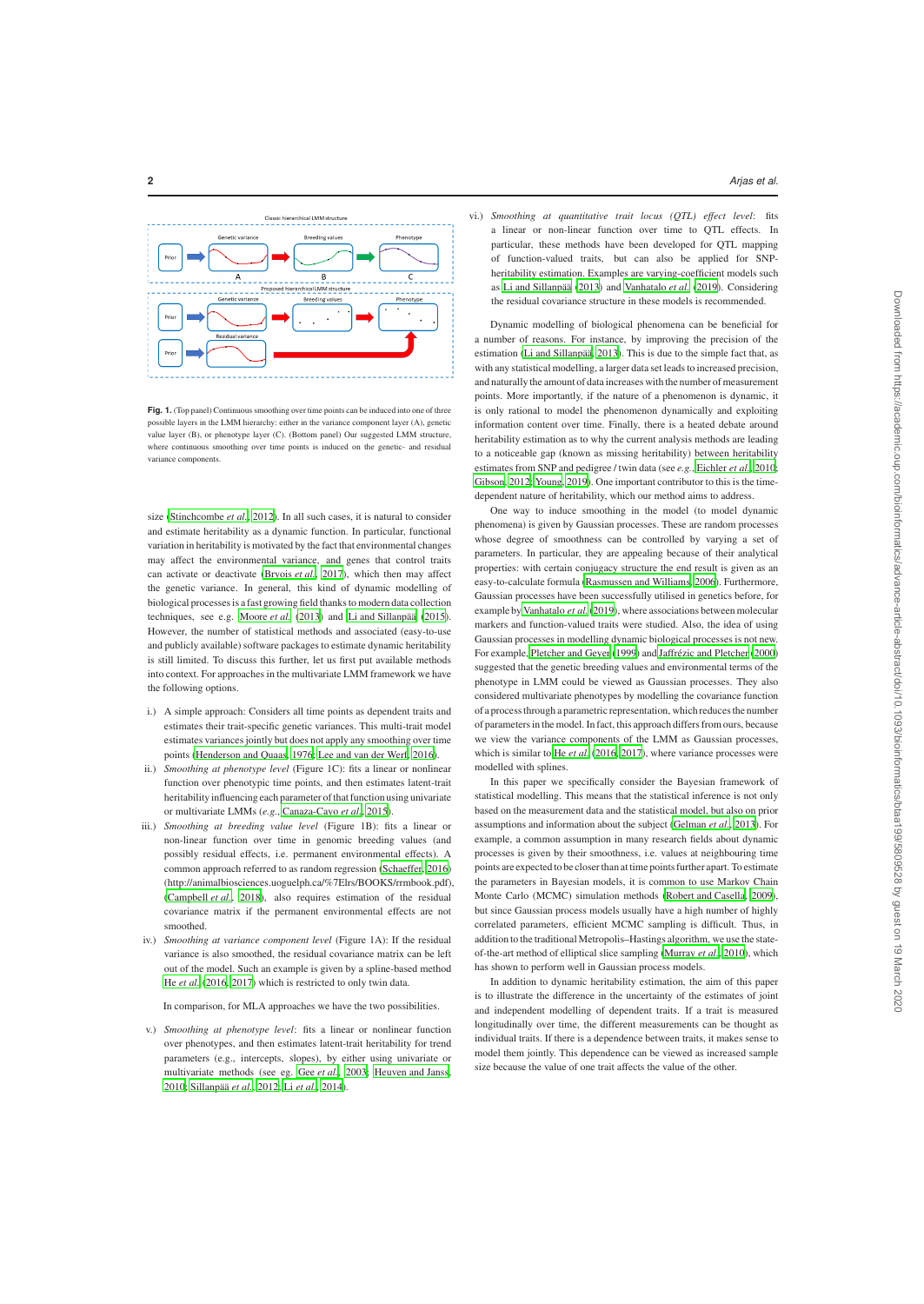This paper is organised as follows: In section 2 we present our proposed model for dynamic heritability estimation based on Gaussian processes. In addition, we introduce a two-stage method that is used as a baseline. In section 3, we evaluate our method with two simulated and two real datasets and compare to a random regression model implemented with MTG2 (Lee and van der Werf, 2016) and BLUPF90 (Misztal *et al.*, 2002) softwares and ACEt R-package for estimating dynamic heritability (He *et al.*, 2017). In section 4 we examine the obtained results, followed by a discussion in section 5.

#### **2 Methods**

We will address the dynamic estimation of heritability by two methods, a joint estimation and a separated two-stage approach which serves to illustrate why joint modelling is beneficial. Specifically, the two-stage method first estimates the posterior means of the variance components and their credible intervals at every time point individually and subsequently combines the obtained estimates into smooth curves.

All models in this study are extensions of the basic linear mixed model, defined as (Henderson, 1984)

$$
y = X\beta + Zu + \epsilon,\tag{1}
$$

where  $y \in \mathbb{R}^N$  is a measurement vector, X is a matrix of fixed effects,  $\beta$  contains the regression coefficients associated with them and N is the number of individuals. The matrix  $Z$  (in this case  $Z = I$ ) connects random effects  $\mathbf{u} \in \mathbb{R}^N \sim \mathcal{N}(\mathbf{0}, \sigma_G^2 \mathbf{G})$  with correct individuals. Here,  $\sigma_G^2$  is the genetic variance and G is the genomic relationship matrix (defined in detail below). Lastly,  $\epsilon \in \mathbb{R}^N \sim \mathcal{N}(0, \sigma_E^2 I)$  is the error term. Since we do not have any fixed effects, we can express the centered measurement vector as  $y_c = u + \epsilon$ . We note that the overall covariance matrix of  $y_c$  can be written as  $K = \sigma_G^2 G + \sigma_E^2 I$ . Narrow-sense heritability is then defined as  $h^2 = \frac{\sigma_G^2}{(\sigma_G^2 + \sigma_E^2)}$ .

#### 2.1 Genomic relationship matrix

To separate the genetic and environmental variance components, knowledge of the genetic relations between individuals is needed. A genomic relationship matrix can be estimated from molecular marker data. VanRaden (2008) describes the procedure of constructing such a matrix. First, let  $M$  be an  $N \times M$  genotype matrix where N is the number of individuals and M is the number of markers. The elements in  $M$  are coded as  $-1, 0, 1$  for homozygote, heterozygote and the other homozygote, respectively. Second, let  $p_i$  be the allele frequency of the second allele at locus *i*. Then we construct a matrix  $P$  with the same dimensions as  $M$ and set the *i*:th column of P to  $2(p_i - 0.5)$ . Let  $Q = M - P$ . Finally, we can construct a genomic relationship matrix as

$$
G = \frac{QQ'}{2\sum_{i} p_i (1 - p_i)}.
$$
 (2)

To reduce the estimation error, we used a shrinkage estimated version of this matrix, defined in detail by Endelman and Jannink (2012) and implemented in the R-package rrBLUP (Endelman, 2011). We note that the estimated genomic relationship matrix  $G$  is positive-semidefinite and hence might not be invertible. However, for our model formulation this will not be a problem (for more details, see eq.  $(9)$ ).

#### 2.2 Joint model over time points

To extend the model (1) to the case of longitudinal data, we can use the Kronecker product denoted by ⊗. The extended model defines a

probability distribution for a data vector  $\tilde{\boldsymbol{y}}_c = [\boldsymbol{y}_c(1) \dots \boldsymbol{y}_c(T)]'$  that can be written as

$$
\tilde{\boldsymbol{y}}_c = \tilde{\boldsymbol{u}} + \tilde{\boldsymbol{\epsilon}}, \quad \tilde{\boldsymbol{y}}_c, \tilde{\boldsymbol{u}}, \tilde{\boldsymbol{\epsilon}} \in \mathbb{R}^{NT}
$$
\n(3)

where  $\tilde{\boldsymbol{u}} = [\boldsymbol{u}(1) \dots \boldsymbol{u}(T)]' \sim \mathcal{N}(\boldsymbol{0}, \text{diag}(\sigma_G^2(1), \dots, \sigma_G^2(T)) \otimes$ G) contains all breeding values and  $\tilde{\epsilon} = [\epsilon(1) \dots \epsilon(T)]'$  $\mathcal{N}(\mathbf{0}, \text{diag}(\sigma_E^2(1), \dots, \sigma_E^2(T)) \otimes \mathbf{I})$  contains all error terms from individual time points consecutively and  $T$  is the number of time points. The overall covariance matrix for  $\tilde{\mathbf{y}}_c$  can be written as  $\tilde{\mathbf{K}} =$  $diag(\sigma_G^2(1), \ldots, \sigma_G^2(T)) \otimes G + diag(\sigma_E^2(1), \ldots, \sigma_E^2(T)) \otimes I$ . The variance component vectors can now be estimated with a Bayesian approach by setting suitable priors for them. It is worth noting that this model structure implies that all covariances across time (within and between individuals) are ignored. For the rapid performance of the algorithm this assumption is crucial. It is in the priors of the variance component vectors where we assume dependence over time (see Figure 1, bottom panel). This is a fundamental difference compared to for example Pletcher and Geyer (1999) who model the dependence on the level of breeding values. The idea behind our assumption is that the dependence of neighbouring trait values induces dependence on the variance level.

The priors are based on assumptions about the qualitative features of the variance component functions, namely their continuity and smoothness. Due to the aforementioned reasons, we assume that the variance values at neighbouring time points are on average closer than at time points further apart. To formulate such assumptions mathematically, one can use Gaussian processes, fully defined by a mean function and a covariance function (Rasmussen and Williams, 2006). We write  $\log \sigma_G^2 \sim \mathcal{GP}(0, C_G(t, t'))$  and  $\log \sigma_E^2 \sim \mathcal{GP}(0, C_E(t, t')),$ where  $C_G(t, t') = \text{cov}(\log \sigma_G^2(t), \log \sigma_G^2(t'))$  and  $C_E(t, t') =$  $\text{cov}(\log \sigma_E^2(t), \log \sigma_E^2(t'))$ . Logarithms are used to allow negative values for the processes and the zero mean can be achieved approximately by suitable translation of the data. For  $C_G$  and  $C_E$ , we use the Matérn covariance function, given by

$$
C(t, t') = \tau^2 \frac{2^{1-\nu}}{\Gamma(\nu)} \left(\frac{|t - t'|}{\lambda}\right)^{\nu} K_{\nu} \left(\frac{|t - t'|}{\lambda}\right), \tag{4}
$$

where  $\tau^2$  is the magnitude parameter that controls the overall variance of the stochastic process,  $\lambda$  is the length scale that governs how fast the covariance drops with respect to the distance of time points,  $\Gamma(\cdot)$ denotes the gamma function and  $K_{\nu}(\cdot)$  the modified Bessel function of the second kind. The value of  $\nu$  controls the mean-square differentiability of the process, which affects its smoothness. We note that for  $\nu =$  $0.5, 1.5, 2.5, \ldots$ , there exists a simple form for the covariance function. In this study, we fix  $\nu = 1.5$ , which means that a sample process is once mean-square differentiable and we obtain

$$
C_{1.5}(t, t') = \tau^2 \left( 1 + \frac{|t - t'|}{\lambda} \right) \exp\left( -\frac{|t - t'|}{\lambda} \right) \tag{5}
$$

(Rasmussen and Williams, 2006). This means the process is rather smooth, but it is also allowed to change rapidly.

A common problem with Gaussian processes is determining values for the hyperparameters  $\tau^2$  and  $\lambda$ . In the Bayesian framework one can set up separate priors for each and estimate them together with the other unknowns using MCMC. However, it is known that identifiability issues arise when simultaneously estimating both hyperparameters (Zhang, 2004). Thus, it is common to fix one of them. In our case, we fix  $\tau^2 = 1$ and scale the data so that the mean of the overall variance over time points equals 2. This means the mean of the environmental and genetic variance over time points is 1 if they are equal.

Because our Gaussian process model is nonparametric, we have to discretise the time axis and define a grid of points where we estimate the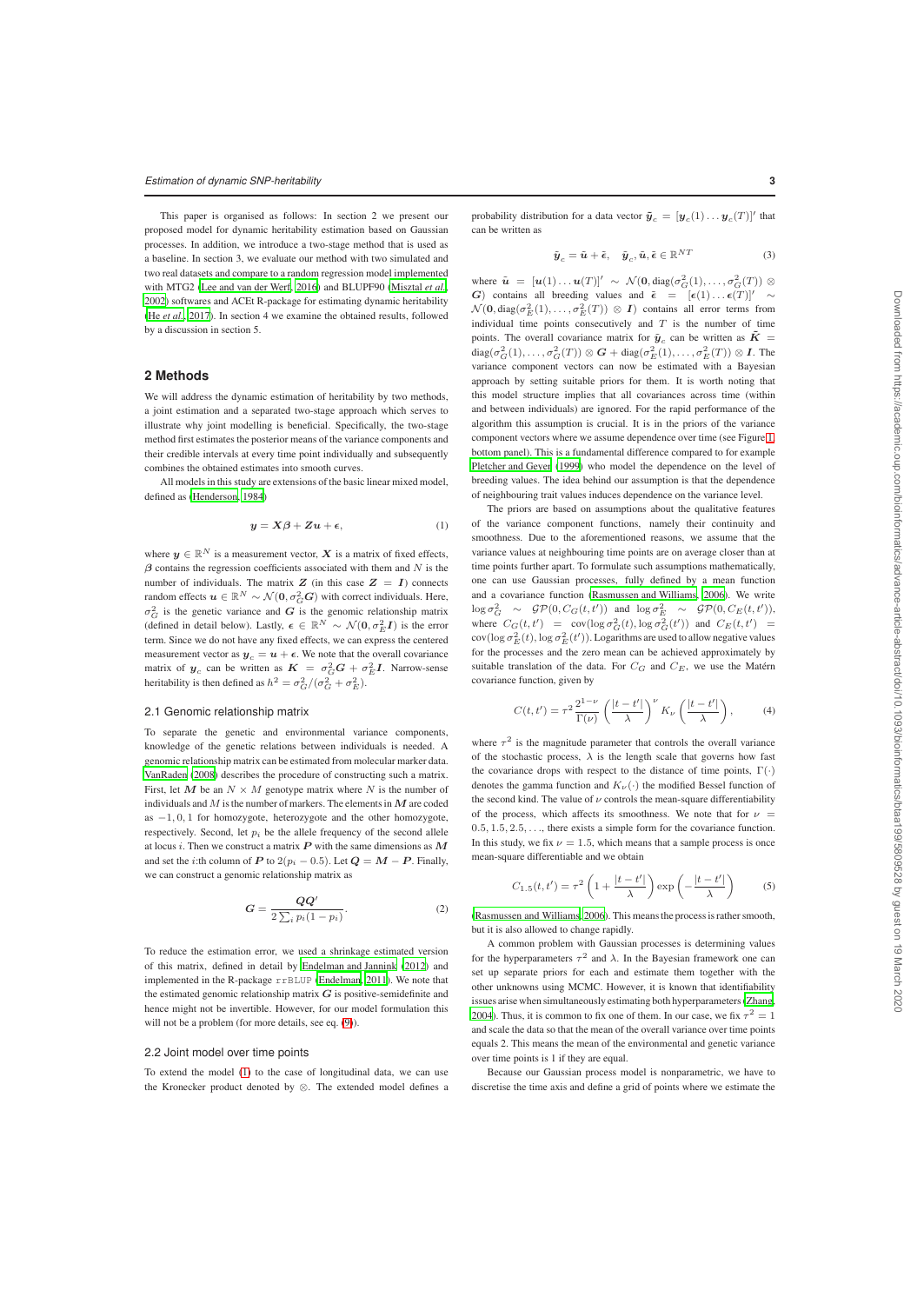variance components. For simplicity, we estimate the variance components at the same locations the measurements were taken. This means that the covariance function  $C(\cdot, \cdot)$  becomes a covariance matrix C. Then we have for each element in the matrix that  $[C]_{ij} := C(t_i, t_j)$ . We note that a covariance matrix defined this way is dense and computationally heavy to operate with. Hence we use a sparse approximation for the inverse of the covariance matrix (Roininen *et al.*, 2014), discussed in more detail in the supplementary material.

The model can be written in hierarchical form as

$$
\tilde{\mathbf{y}}_{c} | \sigma_{E}^{2}, \sigma_{G}^{2} \sim \mathcal{N}(0, \tilde{K}),
$$
  
\n
$$
\log \sigma_{E}^{2} | \lambda_{E} \sim \mathcal{N}(0, C_{E}),
$$
  
\n
$$
\log \sigma_{G}^{2} | \lambda_{G} \sim \mathcal{N}(0, C_{G}),
$$
  
\n
$$
\log \lambda_{E} \sim \mathcal{N}(\mu_{\lambda}, \zeta_{\lambda}^{2}),
$$
  
\n
$$
\log \lambda_{G} \sim \mathcal{N}(\mu_{\lambda}, \zeta_{\lambda}^{2}).
$$
\n(6)

By Bayes' formula, the unnormalised posterior density can be expressed as

$$
p(\sigma_G^2, \sigma_E^2, \lambda_E, \lambda_G | \tilde{\mathbf{y}}_c) \propto
$$
  
\n
$$
p_N(\tilde{\mathbf{y}}_c | \mathbf{0}, \tilde{K}) p_N(\log \sigma_G^2 | \mathbf{0}, \mathbf{C}_G) p_N(\log \sigma_E^2 | \mathbf{0}, \mathbf{C}_E)
$$
  
\n
$$
p_N(\log \lambda_E | \mu_\lambda, \zeta_\lambda^2) p_N(\log \lambda_G | \mu_\lambda, \zeta_\lambda^2),
$$

where  $p_N$  refers to the multinormal density.

In practice, with this parameterization we observed poor mixing of the hyperparameter chains. Hence, we employed whitening (Murray and Adams, 2010; Yu and Meng, 2011; Monterrubio-Gómez et al., 2019), which breaks the dependencies of the variance component processes and corresponding hyperparameters under the prior. We first note that the logarithmized variance component processes can be expressed as  $\log \sigma_E^2$  =  $C_E^{\frac{1}{2}} \eta_E$  and  $\log \sigma_G^2$  =  $C_G^{\frac{1}{2}} \eta_G$ , where  $\eta_E$  and  $\eta_G$ are both standard multivariate normally distributed. The matrix square roots are obtained straightforwardly through the approximations (see supplementary material). Instead of  $\log \sigma_E^2$  and  $\log \sigma_G^2$ , we now sample  $\eta_E$  and  $\eta_G$ . The reparametrisation corresponds to the following posterior density

$$
\begin{split} p(\pmb{\eta}_{G},\pmb{\eta}_{E},\lambda_{E},\lambda_{G}|\tilde{\pmb{y}}_{c}) & \propto p_{\mathcal{N}}(\tilde{\pmb{y}}_{c}|\mathbf{0},\tilde{\pmb{K}})p_{\mathcal{N}}(\pmb{\eta}_{G}|\mathbf{0},\pmb{I})p_{\mathcal{N}}(\pmb{\eta}_{E}|\mathbf{0},\pmb{I})\\ & p_{\mathcal{N}}(\log\lambda_{E}|\mu_{\lambda},\zeta^{2}_{\lambda})p_{\mathcal{N}}(\log\lambda_{G}|\mu_{\lambda},\zeta^{2}_{\lambda}), \end{split}
$$

where

$$
\tilde{K} = \text{diag}\left(\exp\left\{C_G^{\frac{1}{2}} \eta_G\right\}\right) \otimes G + \text{diag}\left(\exp\left\{C_E^{\frac{1}{2}} \eta_E\right\}\right) \otimes I.
$$
\nThe hyperparameters  $\mu_{\lambda}$  and  $\zeta_{\lambda}^2$  are set by following

Monterrubio-Gómez *et al.* (2019). In particular, it is based on the idea that the length scale is identifiable between the smallest and largest distance between two time points, say  $[a, b]$ . Hence we want to place most of its prior probability mass in that interval. By using the quantile function of a standard normal distribution, we can assign approximately 95% of the prior mass between the interval by solving the following system of equations:

$$
\mu_{\lambda} - 1.96\zeta_{\lambda} = \log a
$$
  

$$
\mu_{\lambda} + 1.96\zeta_{\lambda} = \log b.
$$
 (7)

We emphasize that this model specification leaves no tuning parameters to fix prior to estimation which eliminates the need for preliminary analyses and consequently saves plenty of time.

# 2.2.1 Parameter estimation in the joint model

To generate dependent MCMC samples from the posterior distribution of parameters  $\eta_G$  and  $\eta_E$  we use the elliptical slice sampling method (Murray *et al.*, 2010). It is a rejection-free sampling algorithm and we noticed that it does perform better for high dimensional data (more than 100 time points) than the block-update of Metropolis–Hastings (MH) algorithm. The problem with elliptical slice sampling is that the likelihood must be evaluated multiple times in a single MCMC-iteration, making it quite a bit slower than MH. For the length scales we use MH with Gaussian random walk proposals, i.e. the proposal value is sampled from the distribution  $\mathcal{N}(\theta^{(i)}, \sigma_{RW}^2)$ , where  $\theta^{(i)}$  is the current value of the parameter. The variance is adapted following section 3 in Roberts and Rosenthal (2009) to achieve an acceptance rate of 0.44 which is considered optimal in certain settings. The four parameter subsets  $(\eta_E, \eta_G, \log \lambda_E, \log \lambda_G)$  are sampled in alternatingly while keeping the other values fixed.

The computationally most intensive part of the algorithm is the evaluation of the likelihood function, due to the inversion and determinant computation of an  $NT \times NT$  covariance matrix. Fortunately, the form of the matrix allows us to utilise some basic linear algebra to make the computations feasible. We start by examining the structure of matrix  $\tilde{K}$ and note the block diagonal structure where the blocks consist of time point specific covariance matrices:

$$
\tilde{\boldsymbol{K}} = \begin{bmatrix} \sigma_G^2(1)\boldsymbol{G} + \sigma_E^2(1)\boldsymbol{I} & 0 & \dots & 0 \\ \vdots & \vdots & \ddots & \vdots \\ 0 & 0 & \dots & \sigma_G^2(T)\boldsymbol{G} + \sigma_E^2(T)\boldsymbol{I} \end{bmatrix}.
$$

This means we can express the overall log-likelihood function of the parameters as a sum of log-likelihood functions of each time point

$$
\log p(\tilde{\boldsymbol{y}}_c | \boldsymbol{0}, \tilde{\boldsymbol{K}}) = \sum_{t=1}^T \log p(\boldsymbol{y}_c(t) | \boldsymbol{0}, \boldsymbol{K}(t)).
$$
 (8)

We can now use eigen decomposition to decorrelate the measurements using a linear transformation to speed up the computations. The covariance matrix of the measurements  $y(t)$  at time t can be decomposed as  $\boldsymbol{U}\boldsymbol{D}(t)\boldsymbol{U}'$ , where  $\boldsymbol{U}$  is the eigenvector matrix of  $\boldsymbol{G}$  and  $\boldsymbol{D}(t)$  is a diagonal matrix with  $[D(t)]_{nn} = \sigma_G^2(t)\xi_n + \sigma_E^2(t)$  and  $\xi_n$  being the eigenvalues of  $G$ . By the orthogonality of  $U$ , we have that  $var(U' y(t)) = U' U D(t) U' U = D(t)$ , implicating that the elements in the transformed measurement vector  $U'y(t)$  are independent of each other. This reduces the log-likelihood calculation into a sum. Most importantly, since  $U$  does not depend on the variance components, the transformation has to be done only once. Setting  $z(t) = U'y(t)$ , the resulting log-likelihood can be written as

$$
\log p(\tilde{\mathbf{y}}|\mathbf{0}, \tilde{\mathbf{K}}) = \sum_{t=1}^{T} \sum_{n=1}^{N} \log p(z(t)_n | 0, \sigma_G^2(t)\xi_n + \sigma_E^2(t)). \quad (9)
$$

The pseudocode for the algorithm can be found in the supplementary material (algorithm 1).

#### 2.3 Two-stage method

To illustrate the benefits of the joint model, we compare it to a baseline approach. The method consists of two stages: (i.) the estimation of posterior means of the variance components and their 95% credible intervals at each time point separately and (ii.) combining individual estimates together by smoothing the obtained estimates from stage one. The estimation in stage one is based on the same model as in the joint Downloaded from https://academic.oup.com/bioinformatics/advance-article-abstract/doi/10.1093/bioinformatics/btaa199/5809528 by guest on 19 March 2020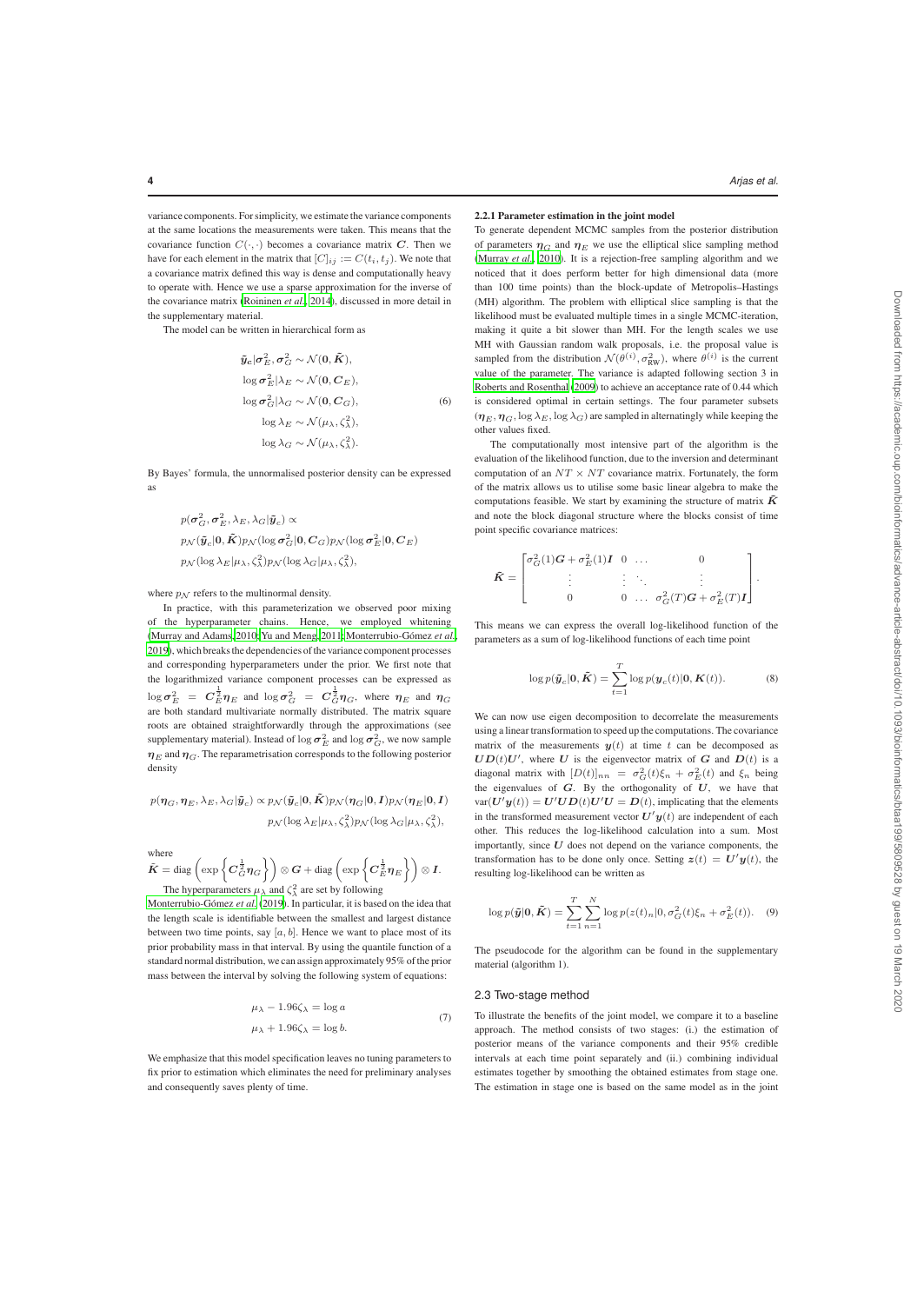estimation but for one time point

$$
\boldsymbol{y}_c(t) = \boldsymbol{u}(t) + \boldsymbol{\epsilon}(t),\tag{10}
$$

where  $y_c$  is the centered measurement vector at time t,  $u(t) \sim$  $\mathcal{N}(\mathbf{0}, \sigma_G^2(t)G)$  and  $\epsilon(t) \sim \mathcal{N}(0, \sigma_E^2(t)I)$ . As in the joint method, the data is scaled such that the overall variance over time points is 2. The covariance matrix of  $y_c(t)$  is  $K(t) = \sigma_G^2(t)G + \sigma_E^2(t)I$  and the model can be written as

$$
\mathbf{y}_c(t) \sim \mathcal{N}(\mathbf{0}, \mathbf{K}(t)),
$$
  

$$
\log \sigma_G^2(t) \sim \mathcal{N}(0, 1),
$$
  

$$
\log \sigma_E^2(t) \sim \mathcal{N}(0, 1).
$$
 (11)

We note that this is a special case of the joint model presented earlier, see eq. (3). Posterior means and 95% credible intervals of the variance components at each time point are obtained from this analysis used in the next stage.

Smoothing of the variance component curves over time is based on the model

$$
\mathbf{y}_{\sigma^2} = \mathbf{f}_{\sigma^2} + \boldsymbol{\epsilon}_{\sigma^2},\tag{12}
$$

where  $y_{\sigma^2}$  contains either logarithmized posterior means, lower 95% credible interval limits or upper 95% credible interval limits estimated in stage one,  $f_{\sigma^2} \sim \mathcal{GP}(0, C_\lambda(t, t'))$  is a smooth process and  $\epsilon_{\sigma^2} \sim$  $\mathcal{N}(0, \gamma^2 I)$  is an error term.  $C_{\lambda}(\cdot, \cdot)$  is again the Matérn covariance function, defined in eq. (5). Here  $y_{\sigma^2}$  is scaled to have mean zero and variance one. After discretisation, the model can be written as follows:

$$
y_{\sigma^2} \sim \mathcal{N}(0, C_{\lambda} + \gamma^2 I),
$$
  
\n
$$
\log \gamma^2 \sim \mathcal{N}(0, 10000),
$$
  
\n
$$
\log \lambda \sim \mathcal{N}(\mu_{\lambda}, \zeta_{\lambda}^2),
$$
\n(13)

where  $\gamma^2$  and  $\lambda$  are assumed to be *a priori* independent. The variance parameter in the error term is given an uninformative prior and the parameters  $\mu_{\lambda}$  and  $\zeta_{\lambda}^2$  are fixed similarly as in joint estimation method following Monterrubio-Gómez *et al.* (2019). The process  $f_{\sigma^2}$ is analytically integrated out of the model, but we can reconstruct it at the measurement points after the estimation of the hyperparameters (Rasmussen and Williams, 2006) by noting that

$$
f_{\sigma^2}|y_{\sigma^2}, \lambda, \gamma^2 \sim
$$
  
 
$$
\mathcal{N}(C_{\lambda}(C_{\lambda} + \gamma^2 I)^{-1} y_{\sigma^2}, C_{\lambda} - C_{\lambda}(C_{\lambda} + \gamma^2 I)^{-1} C_{\lambda}).
$$

#### 2.3.1 Parameter estimation in the two-stage method

The parameters  $\log \sigma_G^2(t)$  and  $\log \sigma_E^2(t)$  in stage one are estimated using a random walk MH-algorithm with the same adaptation as in the joint estimation method. They are sampled at MCMC iteration  $i + 1$  from the distributions

 $\mathcal{N}(\log \sigma_G^2(t)^{(i)}, s_{\sigma_G^2}(t)^{(i)})$  and  $\mathcal{N}(\log \sigma_E^2(t)^{(i)}, s_{\sigma_E^2}(t)^{(i)})$ . The proposals are accepted by MH (a single parameter at a time) conditionally on the other parameter fixed to its latest value.

The parameters  $\log \gamma^2$  and  $\log \lambda$  of the smoothing model in phase two are estimated similarly as in stage one with the same adaptation. They are sampled at iteration  $i + 1$  from the distributions  $\mathcal{N}(\log \gamma^{2(i)}, s_{\gamma^2}^{(i)})$  and  $\mathcal{N}(\log \lambda^{(i)}, s_\lambda^{(i)})$ . The proposals are accepted by MH (a single parameter at a time) conditionally on the other parameter fixed to its latest value.

The pseudocode for both stages can be found in the supplementary material (algorithms 2 and 3).

#### 2.4 Computational considerations

Since the log-likelihood in the joint estimation method can be expressed as a sum (eq. 9), its computation can be parallelized. We parallelized all log-likelihood calculations, gaining additional speedups. The computation times were between 24 minutes for the mouse activity data and 31 minutes for the *Arabidopsis* data with 300 000 MCMC-iterations. The workstation used for the simulations had an AMD Ryzen Threadripper 2950X 3.5 Ghz processor with 16 cores and 32 GB of RAM. The method is implemented with C++ integrated with R using the Rcpp library (Eddelbuettel and François, 2011) and Eigen (Guennebaud *et al.*, 2010) (http://eigen.tuxfamily.org) for linear algebra. The program is available at https://github.com/aarjas/dynBGP.

#### **3 Example analyses**

To test the methods described above, we used four different datasets with a large number of time points. Two were simulated and the two others were real datasets from https://phenome.jax.org/centers/QTLA.

#### 3.1 Simulated dataset

The simulated data consists of measurements from  $N = 1000$ individuals from  $T = 50$  time points. First, a relationship matrix was created by generating an  $N \times N$  matrix  $S$  with independent standard normally distributed elements. The relationship matrix was then computed as  $G = SS^T/N + 0.1I$ . A small number was added to the diagonal to make the matrix positive definite. To simulate realistic data, the longitudinal dependencies need be taken into account as well. This was done by computing a  $T \times T$  Gaussian process matrix  $C$  where the row  $i$  and column  $j$  intersection was set to  $[C]_{ij} = \left(1 + \frac{\sqrt{5}|t_i-t_j|}{(50/3)} + \frac{5(t_i-t_j)^2}{3\cdot(50/3)^2}\right)$  $3\cdot(50/3)^2$  $\bigg) \exp \bigg( -\frac{\sqrt{5} |t_i-t_j|}{(50/3)}$  $\big)$ . The genetic and environmental components of the data were simulated from the distributions  $\mathcal{N}(\mathbf{0}, \mathbf{C} \otimes \mathbf{G})$  and  $\mathcal{N}(\mathbf{0}, \mathbf{C} \otimes \mathbf{I})$ , respectively. Finally, the components were scaled with the corresponding variances at each time point and summed. A correct relationship matrix was assumed known in the analysis stage. To demonstrate scalability of the approach, we created larger datasets with up to 50 000 individuals and 1000 time points, see supplementary material (Fig. S5).

#### 3.2 *Arabidopsis thaliana* dataset

The second dataset contains *Arabidopsis thaliana* root tip angle measurements (Moore *et al.*, 2013). The population consists of  $N = 162$ recombinant inbred lines of Arabidopsis seeds with 234 markers. The seeds were placed on Petri dishes that were held in front of a camera and rotated 90◦ so that the roots grew parallel to the ground. The root tip angle was measured every two minutes for eight hours resulting in  $T = 239$  time points. Moore *et al.* (2013) describe the measurement process in more detail. We used a version of the data where the phenotype values were averages of multiple individuals representing the same line.

#### 3.3 Mouse activity dataset

The third dataset consists of mouse activity measurements (Xiong *et al.*, 2011). The activity of  $N = 89$  mouses was monitored over a period of 12 days. One day was divided into 6 minute intervals and an active state probability of a given mouse in each interval was calculated based on the 12 days of data. This results in  $T = 222$  time points. Since the outcome is a probability, normality assumption is not realistic. Hence we transformed the phenotypic data using logit-transformation following the procedure described by Li and Sillanpää (2013). The data also has measurements of 251 markers.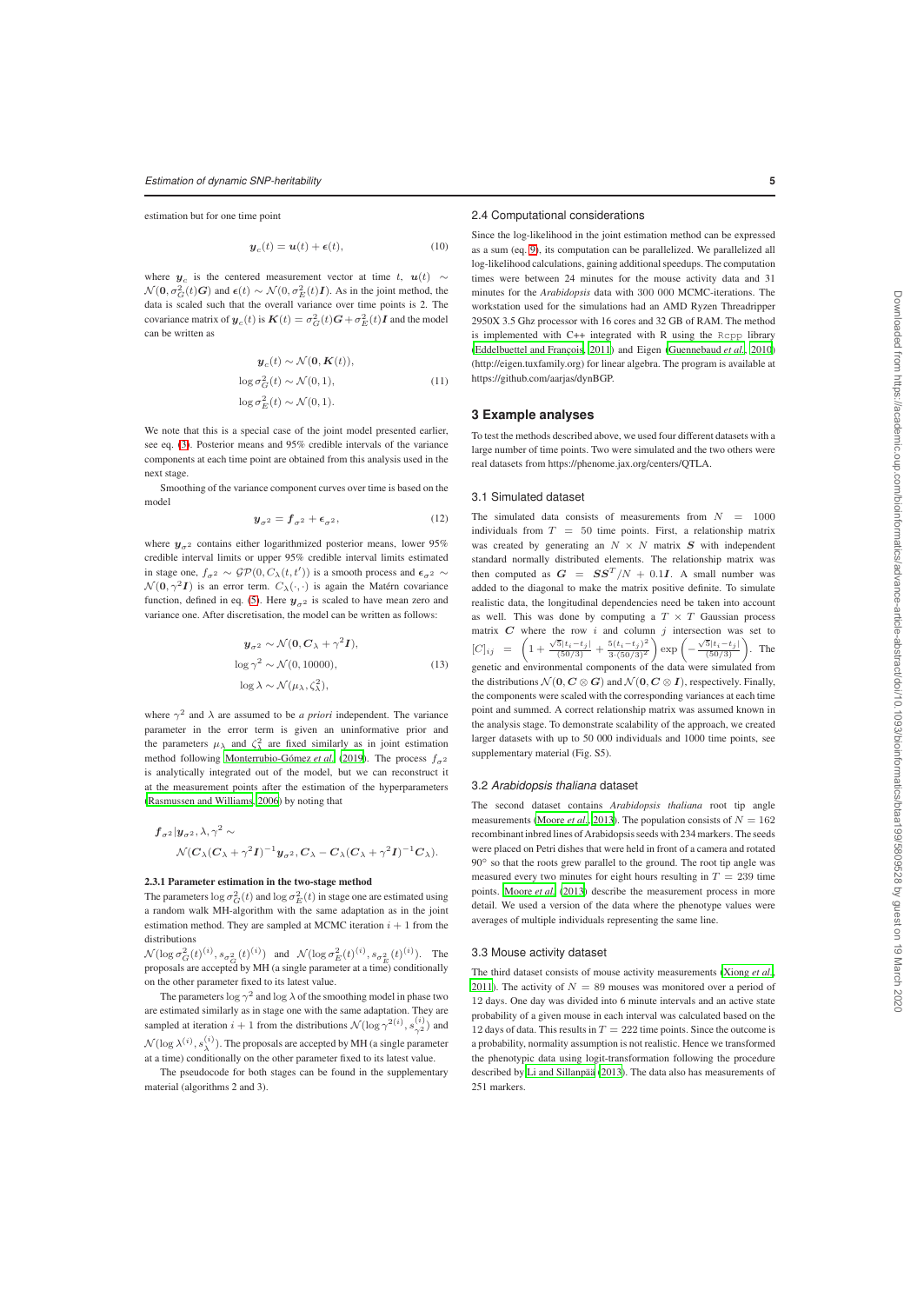## 3.4 Comparison with ACEt

We also compared our joint estimation method with the freely available ACEt R-package for estimating dynamic heritability (He *et al.*, 2016, 2017). The method is restricted only for twin data and it uses splines in defining the different dynamic variance components. The ACEt model also includes a common environmental effect as a third variance component, which our model lacks. For uncertainty quantification, ACEt uses deltamethod or bootstrap. For the method comparison we used a simulated twin dataset that comes with the ACEt R-package. It consists of 100 twin pairs, half of who are monozygotic and half of who are dizygotic. The  $N=200\,$ individuals have  $T = 50$  equispaced measurements of an artificial trait over 50 years. In twin models, the covariances in the relationship matrix between a monozygotic twin pair and a dizygotic twin pair are assumed to be 1 and 0.5, respectively, while the diagonal values are all 1. Between-pair covariance is assumed to be 0.

#### 3.5 Completing missing genotype data by imputation

There were no missing phenotype values in any of the datasets. The mouse activity dataset had 0.3% and the *Arabidopsis* dataset 1.4% missing marker values. All missing values were imputed once before calculating the genomic relationship matrix with the mean value of the given marker over individuals.

# **4 Results**

The results from the Bayesian analysis of simulated data are presented in Figure 2 for both methods. The posterior estimated variance component functions generally follow the real functions that were used to generate the data well. Perhaps the most interesting aspect about the results is the difference in the uncertainty of the estimates between the methods. The 95% credible intervals provided by the joint model are far narrower than those of the two-stage method. This is because the joint model makes use of the whole dataset, while the two-stage method uses the data of each time point independently.

The estimated posterior mean curves and their 95% credible intervals for variance components and SNP-heritability calculated from the Arabidopsis seed data are presented for the joint model and two-stage method in Figure 3. Again, one can clearly see much wider 95% credible intervals surrounding the posterior mean curves obtained from the twostage method. Moore *et al.* (2013) have also estimated the dynamic heritability from this dataset using ANOVA. They calculated the variances within and between genetically distinct lines separately at every point in time. The curve has the same shape but the actual values are somewhat smaller than ours, peaking at 0.25, while our estimate peaks at about 0.4. This offset can be explained by different averaging of used data and in particular, their estimation lacks uncertainty estimates. Vanhatalo *et al.* (2019) have analyzed the same data as well and are likely using the same averaging as we do. We note, that their obtained heritability estimates coincide very well with ours. However, they also lack uncertainty estimates. Interestingly, similar results were not expected, since the two analysis models differ significantly in structure and especially in terms of assumptions on the underlying genetics.

The posterior estimates from the mouse activity data are presented in Figure 4. This kind of data seems to be challenging for the Gaussian process models. This is mainly due to the fact that here the variance processes have very rough features along with smooth areas. Thus, the amount of smoothing needed is very different at different time points. Especially the heritability process estimated with the two-stage method does not perform so well and produces highly oscillating features. The same data was analysed in Vanhatalo *et al.*(2019) as well. In this case, their heritability estimates look quite different to ours. In particular, our methods have smoothed most rough edges, whereas their estimate has preserved them. Nevertheless, the overall shape is similar. These differences here are likely the consequence of using very different models.

We also compared the joint model with a random regression model (RRM) (implemented in for example BLUPF90 (Misztal *et al.*, 2002), MCMCglmm (Hadfield, 2010) and MTG2 (Lee and van der Werf, 2016)) which is a well established method for analysing dynamic biological phenomena. We simulated ten different datasets with the method from section 3.1 and fitted a Legendre polynomial of degree five for both the genomic breeding values and permanent environmental effects. The model assumes heterogenous residual variances over time. A more precise model definition can be found in the supplementary material. We computed the mean squared error (MSE) of the estimated genetic and environmental variances as well as heritabilities, where MSE =  $(1/T) \sum_{t=1}^{T} (f(t) \hat{f}(t)$ <sup>2</sup>, with  $f(t)$  being the ground truth at time t and  $\hat{f}(t)$  the estimate at time  $t$ . We used posterior mean as the point estimate for the joint method. The computed errors can be found in the supplementary material (Table S1). This analysis was performed using AI-REML method in the software MTG2 (Lee and van der Werf, 2016) and it took on average 14 minutes. The MSE of the joint method was on average 17% smaller than of the RRM. We note that the MSE varies with the chosen degree of the Legendre polynomials and for this computation we chose the best performing combinations with a reasonable computation time. Additionally, we fitted a Bayesian version of the same model using BLUPF90 family of programs (Misztal *et al.*, 2002) and GIBBS2F90 in particular. This allowed us to quantify the uncertainty in the variance components estimated with the RRM. The results of the analysis and further details can be found in the supplementary material (Fig. S7). The 95% credible intervals obtained from the RRM are slightly wider than of the joint model. This might be due to the differences in model structures (cf. Fig. 1). The computation time for the Bayesian RRM for the simulated dataset was over 24 hours while for the joint method it was less than 30 minutes with 300 000 MCMCiterations in both. Furthermore, we would like to mention that the RRM implemented in both MTG2 and GIBBS2F90 did not converge on our real dataset examples where the number of individuals is small but the number of time points high. Yet, the joint method manages to do so, i.e. the MCMC sampler converges. It is not completely clear to us why this is the case. One possibility might be the difference in assumptions: In RRMs the assumptions about the parametric shape of the breeding values and environmental effects induce some shape for the variance components. In the joint method, the prior assumptions concern only the variances. This direct modelling strategy might simplify the estimation process.

Finally, the comparison of our joint model with the ACEt model for analyzing twin data is presented in the supplementary material (Fig. S4). The results obtained by both methods are consistent, even though ACEt considers also common environment in its model. In our method, the genetic variance component seems to have absorbed the common environmental variation, resulting in slightly higher heritability estimate than the one given by ACEt. The uncertainty estimates differ a bit between the methods, which is likely due to the common environmental component. Moreover, obtained uncertainty limits are not fully comparable because the frequentist ACEt method uses delta-method and our Bayesian method uses MCMC sampling for generating the limits.

Performance of the MCMC-algorithm for the joint model can be evaluated from traceplots of the parameters (supplementary material, Fig. S1–S3). All of the parameter chains seem to have converged, although there is some oscillation on the variance component parameters with the lowest effective sample size.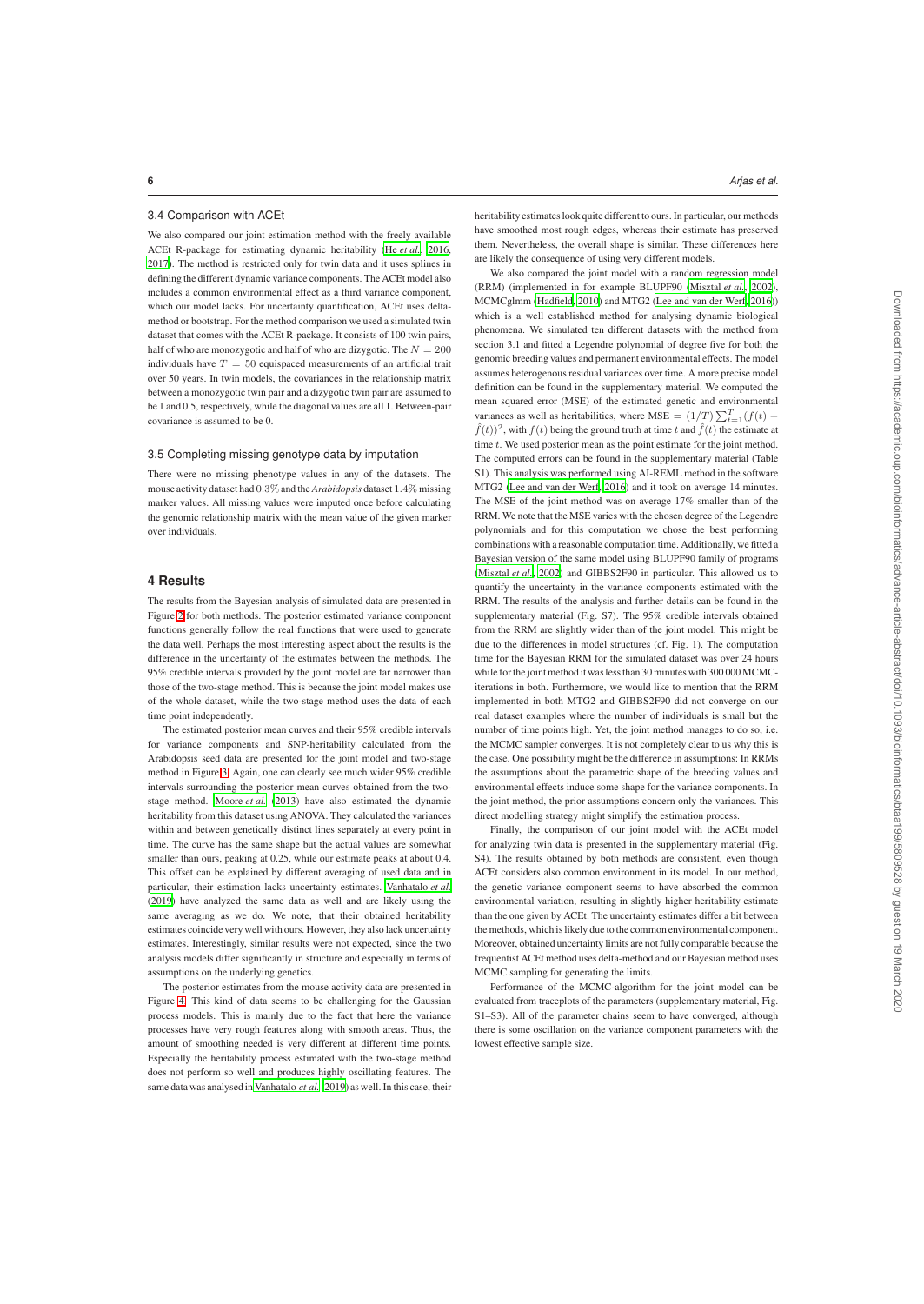

Fig. 2. The dynamic variance components and SNP-heritability estimated from the sulated dataset with the two different Bayesian methods. The posterior mean curves are drawn with solid lines and 95% credible intervals with dashed lines.



**Fig. 3.** The dynamic variance components and SNP-heritability estimated from the Arabidopsis thaliana dataset with the two different Bayesian methods. Posterior mean curves are drawn with solid lines and 95% credible intervals with dashed lines.

#### **5 Discussion and conclusions**

We presented a new Bayesian method for estimating dynamic narrow-sense heritability, based on linear mixed models and Gaussian process priors. The method uses data from all time points at once, making it possible for the time points to 'borrow strength' from one another through the prior covariance structure. This property makes the resulting posterior distributions narrower compared to the second method where the variance components are estimated separately for each time point and smoothed



Fig. 4. The dynamic variance components and SNP-heritability estimated from the mouse activity dataset with the two different Bayesian methods. Posterior mean curves are drawn with solid lines and 95% credible intervals with dashed lines.

afterwards. Another benefit of the method presented due to nonparametric smoothing using Gaussian processes is that it can handle very general functional shapes.

The presented estimation method bears some similarities with random regression as both are based on linear mixed models, but there are essential differences that we would like to point out. Most notably, in our proposed method the smoothing is based on priors that are set for the variance component vectors, while in random regression the smoothness of the variances is induced through the assumptions made about the functional shape of the breeding values and environmental effects. Additionally, our model assumes independence of different traits (measurements made at different points in time) and ties them together with the priors. In multivariate linear mixed models, traits are assumed to be dependent and random regression attempts to reduce the size of the estimated covariance matrix by reparametrisation.

A benefit of our proposed method is the ability to quantify the uncertainty in the variance component estimates. This is also possible in Bayesian RRMs using MCMC but in frequentistic RRMs additional steps such as application of delta method or bootstrap are needed to produce the respective confidence intervals. In addition, our method is completely free of tuning whereas in random regression the degree of the polynomial or alternatively knot points in splines must be chosen prior to estimation. In practice, we noticed that the estimation in MTG2 is really fast for a few traits but it slows down quickly as the number of traits increases. In fact, trying to run the algorithm with 1000 individuals and 100 traits causes an insufficient virtual memory error. In contrast, out algorithm still worked well with 50 000 individuals and 100 time points within a reasonable time (approximately 20 hours). Additionally, high number of traits is not an issue either as demonstrated in the supplementary material (Fig. S5). We like to emphasize that the computation times grow almost linearly and hence our algorithm exhibits excellent scalability. Based on our results, we believe that random regression performs best when there is a high number of individuals and low number of time points which was not the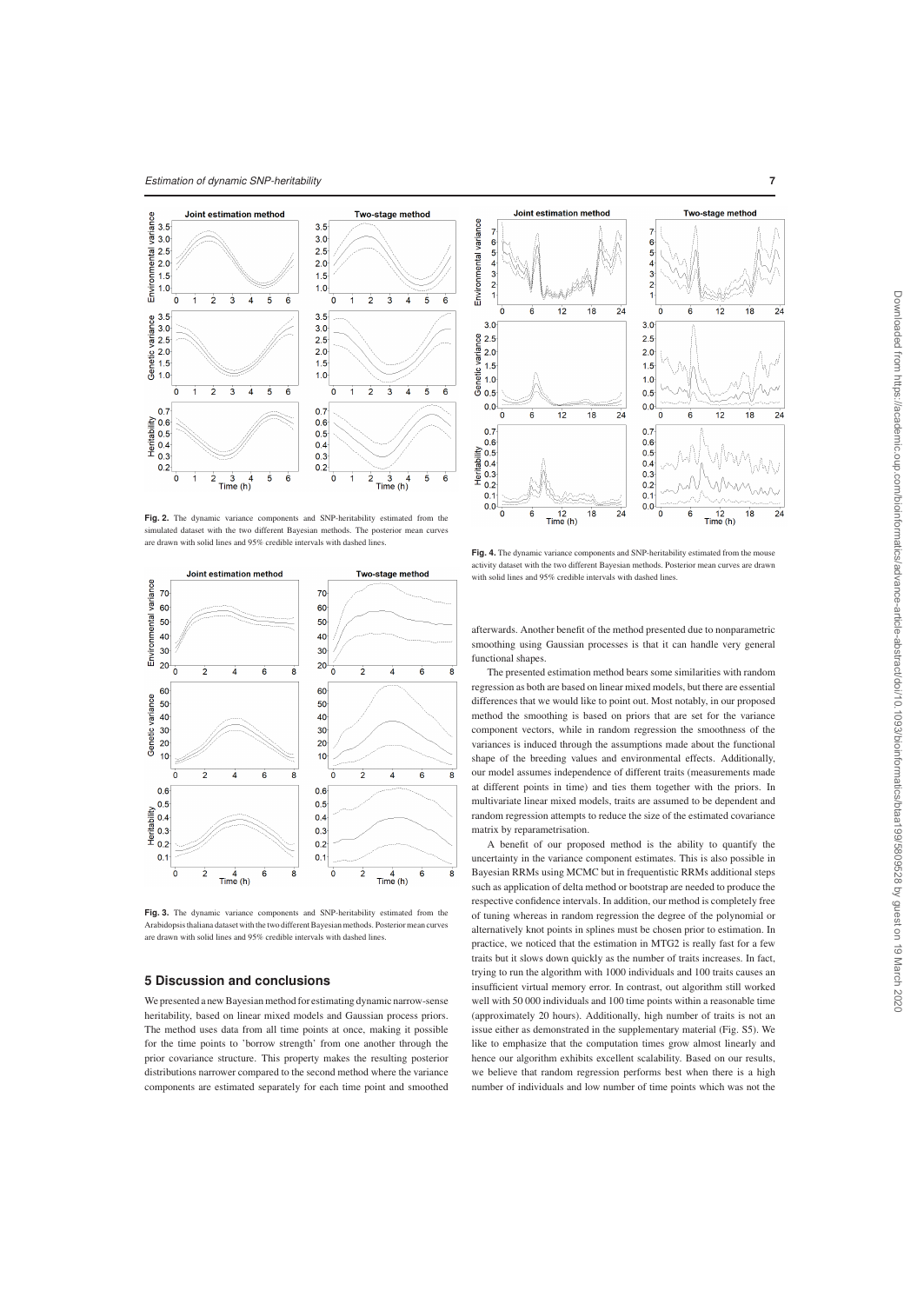case in our real data examples. In MTG2, the time complexity is cubic with respect to the number of time points (Lee and van der Werf, 2016), and we believe this is also the case with other RRM implementations. It is also noted by Schaeffer (2016) that Legendre polynomials might cause artefacts near the boundaries of the covariate domain and hence Gaussian processes are favoured. A limitation of our method is the inability to model genecovariate interactions with possibly only one measurement per individual (cf. Ni *et al.*, 2018; Moore *et al.*, 2019). Theoretically, to perform such analysis, the covariate would have to be split up into discrete groups with each group containing suitably large population (cf. Robinson *et al.*, 2017). This would also result in each group having their own relationship matrix. This is not supported by the algorithm at the moment, however.

Furthermore, the method presented here can also be extended for further analysis. For example, given the posterior mean estimates  $\hat{\sigma}_G^2(t)$  and  $\hat{\sigma}_E^2(t)$  at time t, the conditional distribution of genomic breeding values  $u(t)$  is  $\mathcal{N}(\mu_u(t), \Sigma_u(t))$  (Rasmussen and Williams, 2006), where

$$
\mu_u(t) = \hat{\sigma}_G^2(t)G(\hat{\sigma}_G^2(t)G + \hat{\sigma}_E^2(t)I)^{-1}\mathbf{y}(t) \text{ and}
$$
  

$$
\Sigma_u(t) = \hat{\sigma}_G^2(t)G - \hat{\sigma}_G^2(t)G(\hat{\sigma}_G^2(t)G + \hat{\sigma}_E^2(t)I)^{-1}\hat{\sigma}_G^2(t)G.
$$
 (14)

The posterior means of genomic breeding values are not smooth functions over time (cf. Campbell *et al.*, 2018). After computing the breeding values, the SNP effects  $m(t)$  can be estimated for association mapping purposes by the back-transformation formula  $\hat{\boldsymbol{m}}(t) = \boldsymbol{R}' \boldsymbol{G}^{-1} \boldsymbol{\mu}_u(t)$ , where  $[R]_{ij} = ([M]_{ij} + 1 - 2p_j)(\sqrt{2p_j(1 - p_j)})^{-1}$ ,  $p_j$  is the allele frequency of the other allele in marker  $j$  and  $M$  defined in section 2.1 (Bernal Rubio *et al.*, 2016). This kind of longitudinal analysis was recently performed by Campbell *et al.* (2019) who first estimated the breeding values with a random regression model and then used the backtransformation to solve for the SNP effects. Results were compared to an alternative single time point analysis and the authors found that the dynamic analysis recovered more significant associations. The presented model can also be extended by adding fixed environmental effects that affect the phenotype values. This could further reduce the estimation error. Another strategy is to apply a two-stage precorrection similar to He *et al.* (2016). This means that a linear regression model is first fitted to estimate the fixed effect coefficients and the residuals of that model are then used as phenotype values to estimate the variance components in our LMM.

Further extension would be to consider non-Gaussian longitudinal phenotypes, for example binary or count data. In case of binary data, an extra latent trait layer can be added to the model (Albert and Chib, 1993; Felsenstein, 2005; Kärkkäinen and Sillanpää, 2013). In latent trait modelling, the binary phenotype can be modelled by considering an underlying hypothetical normally distributed latent trait variable which gives rise to the binary trait at the observed layer. If the latent trait variable is smaller than the pre-determined threshold, binary trait at the observed layer obtains the value zero and otherwise it obtains the value one.

One future extension is also to consider multiple longitudinal quantitative traits simultaneously. Some models and methods have been presented for this purpose – to explain the variation of more than one trait simultaneously over time (Sung *et al.*, 2016; Oliveira *et al.*, 2019).

To conclude, we presented a new tuning-free method for estimating dynamic heritability using a Bayesian linear mixed model and GP priors. To estimate the parameters in the model, we use MCMC which makes the uncertainty quantification straightforward. Our results clearly illustrate that joint modelling of the data of all time points reduces the uncertainty in the estimates compared to independent modelling.

## **Acknowledgements**

We are grateful to the editors and three anonymous referees for their constructive comments that helped us to substantially improve the presentation of this article.

## **Funding**

This work was partially supported by the Academy of Finland Profi 5 funding for mathematics and AI: data insight for high dimensional dynamics and the Academy of Finland (Project 312123, Finnish Centre of Excellence in Inverse Modelling and Imaging, 2018–2025). AH acknowledges support from EPSRC grants EP/N032055/1 and EP/M020533/1.

## **References**

- Albert, J. and Chib, S. (1993). Bayesian analysis of binary and polychotomous response data. *Journal of the American Statistical Association*, 88, 669–679.
- Bernal Rubio, Y. L. *et al.* (2016). Meta-analysis of genome-wide association from genomic prediction models. *Animal Genetics*, 47(1), 36–48.
- Bryois, J. *et al.* (2017). Time-dependent genetic effects on gene expression implicate aging processes. *Genome Research*, 27, 542–552.
- Campbell, M. *et al.* (2018). Utilizing random regression models for genomic prediction of a longitudinal trait derived from high-throughput phenotyping. *Plant Direct*, 2(9), e00080.
- Campbell, M. *et al.* (2019). Leveraging breeding values obtained from random regression models for genetic inference of longitudinal traits. *The Plant Genome*, 12(2), 180075.
- Canaza-Cayo, A. *et al.* (2015). Modelling of growth curves and estimation of genetic parameters for growth curve parameters in peruvian young llamas (lama glama). *Small Ruminant Research*, 130, 81–89.
- Eddelbuettel, D. and François, R. (2011). Rcpp: Seamless R and C++ integration. *Journal of Statistical Software*, 40(8), 1–18.
- Eichler, E. *et al.* (2010). Viewpoint: Missing heritability and strategies for finding the underlying causes of complex disease. *Nature Reviews Genetics*, 11, 446–450.
- Endelman, J. and Jannink, J.-L. (2012). Shrinkage estimation of the realized relationship matrix. *G3 (Bethesda)*, 2(11), 1405–1413.
- Endelman, J. B. (2011). Ridge regression and other kernels for genomic selection with R package rrBLUP. *The Plant Genome*, 4, 250–255.
- Felsenstein, J. (2005). Using the quantitative genetic threshold model for inferences between and within species. *Philosophical Transactions of the Royal Society B: Biological Sciences*, 360(1459), 1427–1434.
- Gee, C. *et al.* (2003). Segregation and linkage analysis for longitudinal measurements of a quantitative trait. *BMC genetics*, 4 Suppl 1, S21.
- Gelman, A. *et al.* (2013). *Bayesian Data Analysis*. CRC Press LLC, Boca Raton.
- Gibson, G. (2012). Rare and common variants: Twenty arguments. *Nature Reviews Genetics*, 13, 135–145.

Guennebaud, G. *et al.* (2010). Eigen v3.

- Hadfield, J. (2010). MCMC methods for multi-response generalized linear mixed models: the MCMCglmm R package. *Journal of Statistical Software*, 33(2), 1–22.
- He, L. *et al.* (2016). Estimating modifying effect of age on genetic and environmental variance components in twin models. *Genetics*, 202, 1313–1328.
- He, L. et al. (2017). ACEt: An R package for estimating dynamic heritability and comparing twin models. *Behavior Genetics*, 47,